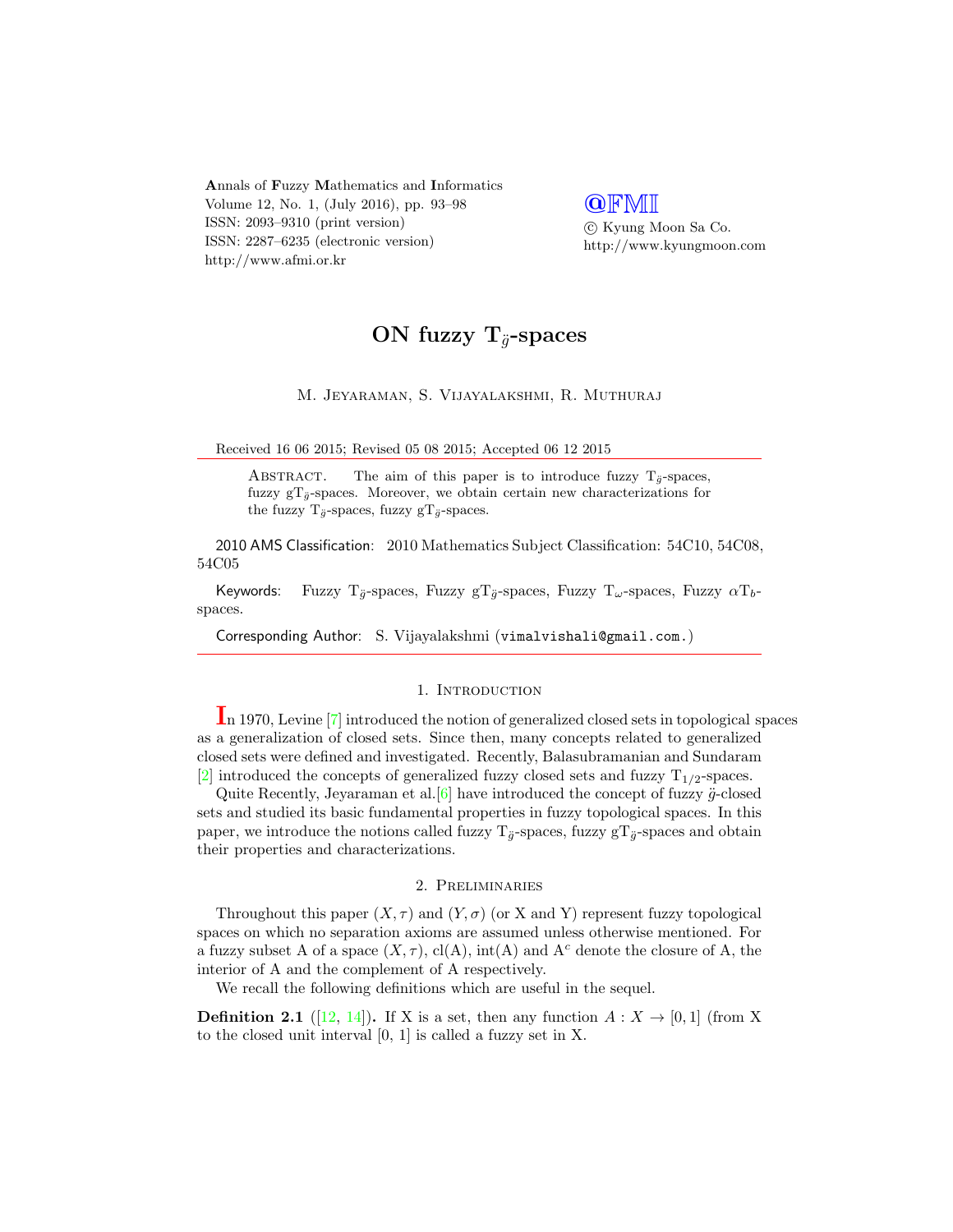**Definition 2.2** ([\[12\]](#page-4-3)). (i) The complement of a fuzzy set A, denoted by  $A<sup>c</sup>$ , is defined by

 $A<sup>c</sup>(x) = 1 - A(x), \forall x \in X.$ 

(ii) Union of two fuzzy sets A and B, denoted by  $A \vee B$ , is defined by

$$
(A \cup B)(x) = \max \{A(x), B(x)\}, \forall x \in X.
$$

(iii) Intersection of two fuzzy sets A and B, denoted by  $A \wedge B$ , is defined by

 $(A \cap B)(x) = min \{A(x), B(x)\}, \forall x \in X.$ 

**Definition 2.3** ([\[14\]](#page-4-4)). Let  $f : X \to Y$  be a function from a set X into a set Y. Let A be a fuzzy subset in X and B be a fuzzy subset in Y. Then the Zadeh's functions  $f(A)$  and  $f^{-1}(B)$  are defined by : for each  $y \in Y$  and for each  $x \in X$ ,

(i)  $f(A)$  is a fuzzy subset of Y, where

$$
f(A) = \begin{cases} \sup A(z), & \text{if } f^{-1}(y) \neq \varnothing, \\ z \in f^{-1}(y) \\ 0, & \text{otherwise.} \end{cases}
$$

(ii)  $f^{-1}(B)$  is a fuzzy subset of X, where

 $f^{-1}(B)(x) = B(f(x)).$ 

**Definition 2.4** ([\[5,](#page-4-5) [12\]](#page-4-3)). Let X be a set and  $\tau$  be a family of fuzzy sets in X. Then  $\tau$  is called a fuzzy topology if  $\tau$  satisfies the following conditions :

(i) 0,  $1 \in \tau$ ,

(ii) If  $A_{i\in I} \in \tau$  then  $\vee_{i\in I} A_i \in \tau$ ,

(iii) If A,  $B \in \tau$  then  $A \wedge B \in \tau$ .

The pair  $(X, \tau)$  is called a fuzzy topological space (or fts). The elements of  $\tau$  are called fuzzy open sets. Complements of fuzzy open sets are called fuzzy closed sets.

**Definition 2.5** ([\[12\]](#page-4-3)). Let A be a fuzzy set in a fts  $(X, \tau)$ . Then

 $(i)$  The closure of A, denoted by  $cl(A)$  is defined by

 $\text{cl}(A) = \wedge \{F: A \leq F \text{ and } F \text{ is fuzzy closed}\}.$ 

(ii) The interior of A, denoted by  $int(A)$  is defined by

 $\text{int}(A) = \vee \{G: G \leq A \text{ and } G \text{ is fuzzy open}\}.$ 

**Definition 2.6.** A fuzzy subset A of a space  $(X, \tau)$  is called :

(i) fuzzy semi-open set [\[1\]](#page-4-6) if  $A \leq cl(int(A)),$ 

(ii) fuzzy  $\alpha$ -open set [\[4\]](#page-4-7) if  $A \leq int(cl(int(A))).$ 

The complements of the above mentioned fuzzy open sets are called their respective fuzzy closed sets.

The fuzzy semi-closure [\[13\]](#page-4-8) (resp. fuzzy  $\alpha$ -closure [\[9\]](#page-4-9)) of a fuzzy subset A of X, denoted by  $\text{scl}(A)$  (resp.  $\alpha \text{cl}(A)$ ), is defined to be the intersection of all fuzzy semiclosed (resp. fuzzy  $\alpha$ -closed) sets of  $(X, \tau)$  containing A. It is known that scl(A) (resp.  $\alpha$ cl(A)) is a fuzzy semi-closed (resp. fuzzy  $\alpha$ -closed) set.

**Definition 2.7.** A fuzzy subset A of a space  $(X, \tau)$  is called :

(i) a fuzzy generalized closed (briefly fg-closed) set [\[2\]](#page-4-1) if  $cl(A) \leq U$ , whenever  $A \leq U$  and U is fuzzy open in  $(X, \tau)$ .

The complement of fuzzy g-closed set is called fuzzy g-open set.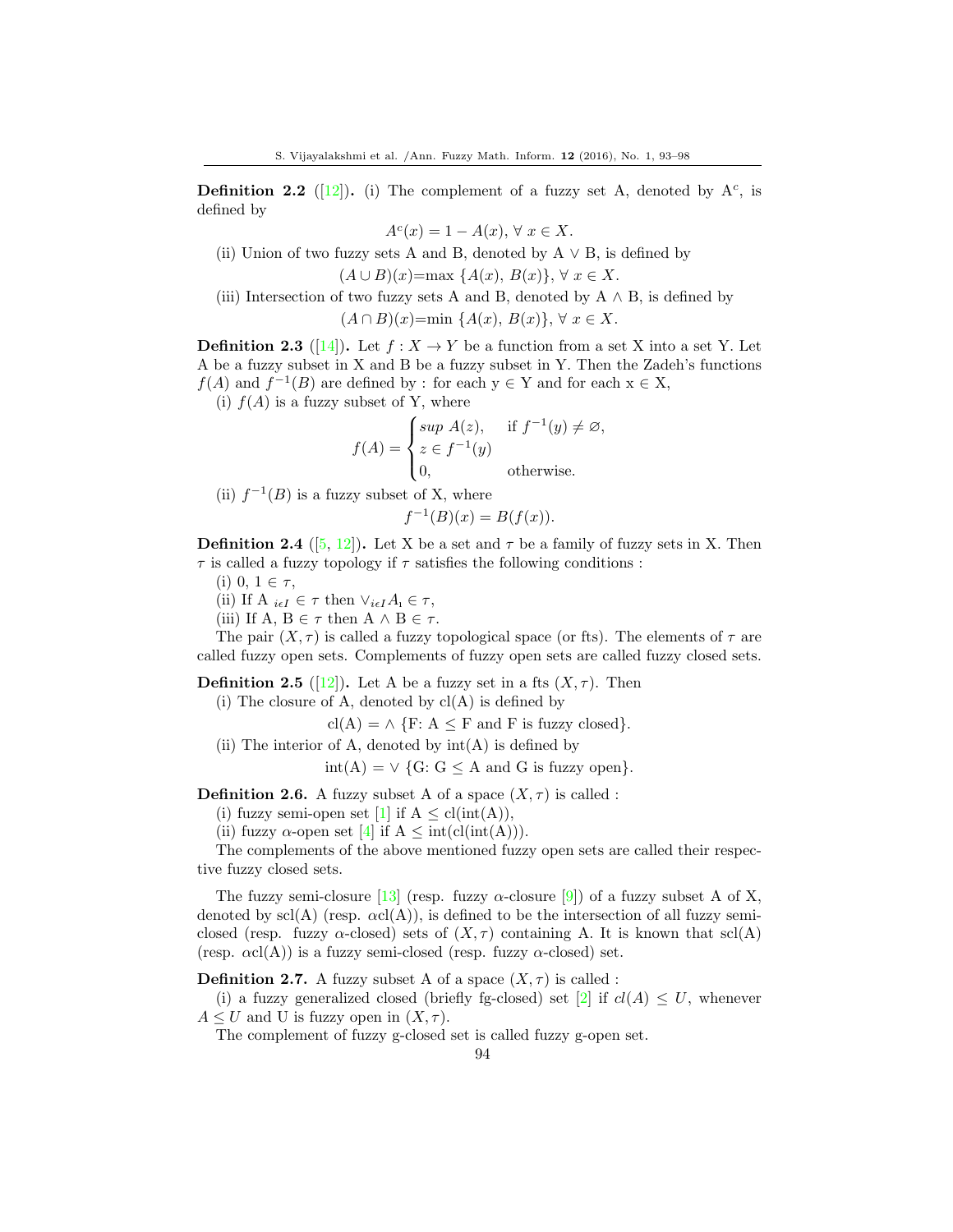(ii) a fuzzy semi-generalized closed (briefly fsg-closed) set [\[3\]](#page-4-10) if  $\mathfrak{sol}(A) \leq U$ , whenever  $A \leq U$  and U is fuzzy semi-open in  $(X, \tau)$ .

The complement of fsg-closed set is called fsg-open set.

(iii) a fuzzy generalized semi-closed (briefly fgs-closed) set [\[8\]](#page-4-11) if  $\mathfrak{sl}(A) \leq U$ , whenever  $A \leq U$  and U is fuzzy open in  $(X, \tau)$ .

The complement of fgs-closed set is called fgs-open set.

(iv) a fuzzy  $\alpha$ -generalized closed (briefly f $\alpha$ g-closed) set [\[10\]](#page-4-12) if  $\alpha$ cl(A)  $\leq U$ ,

whenever  $A \leq U$  and U is fuzzy open in  $(X, \tau)$ .

The complement of f $\alpha$ g-closed set is called f $\alpha$ g-open set.

(v) a fuzzy  $\ddot{g}$ -closed set [\[6\]](#page-4-2) if cl(A)  $\leq$  U, whenever A  $\leq$  U and U is fgs-open in  $(X, \tau)$ .

The complement of fuzzy  $\ddot{g}$ -closed set is called fuzzy  $\ddot{g}$ -open set.

(vi) a fuzzy  $\omega$ -closed set [\[11\]](#page-4-13) if cl(A) $\leq$ U, whenever A $\leq$ U and U is fuzzy semi-open in  $(X, \tau)$ .

**Definition 2.8** ([\[2\]](#page-4-1)). A fuzzy topological space  $(X, \tau)$  is called a fuzzy  $T_{1/2}$ -space if every fuzzy g-closed set in it is fuzzy closed.

**Remark 2.9** ([\[6\]](#page-4-2)). For a fuzzy topological space  $(X, \tau)$ , the following hold :

- (1) Every fuzzy closed set is fuzzy  $\ddot{g}$ -closed but not conversely.
- (2) Every fuzzy  $\ddot{g}$ -closed set is fuzzy  $\omega$ -closed but not conversely.
- (3) Every fuzzy  $\ddot{g}$ -closed set is fuzzy g-closed but not conversely.

(4) Every fuzzy  $\ddot{g}$ -closed set is fuzzy  $\alpha$ g-closed but not conversely.

(5) Every fuzzy  $\ddot{q}$ -closed set is fuzzy gs-closed but not conversely.

**Theorem 2.10** ([\[6\]](#page-4-2)). If A and B are fuzzy g-closed sets in  $(X, \tau)$ , then  $A \vee B$  is fuzzy  $\ddot{g}$ -closed sets in  $(X, \tau)$ .

### 3. PROPERTIES OF FUZZY  $T_{\ddot{g}}$ -SPACE

We introduce the definition of fuzzy  $T_{\ddot{g}}$ -Space and study the relationships of such sets.

**Definition 3.1.** A fuzzy topological spaces  $(X, \tau)$  is called a fuzzy  $T_{\tilde{g}}$ -Space if every fuzzy  $\ddot{g}$ -closed set in it is fuzzy closed.

**Example 3.2.** Let  $X = \{a, b\}$  and  $\alpha : X \to [0, 1]$  with  $\tau = \{0_X, \alpha, 1_X\}$  where  $\alpha$  is a fuzzy set in X defined by  $\alpha(a)=0.5$ ,  $\alpha(b)=0.5$ . Then  $FGC(X)=\{(\frac{a}{u}, \frac{b}{v})\}$  $|u = 0, v = 0, u = 0.5, v = 0.5$  and  $u = 1, v = 1$ . Thus  $(X, \tau)$  is a fuzzy topological space. Clearly  $(X, \tau)$  is fuzzy  $T_{\ddot{q}}$ -Space.

**Example 3.3.** Let  $X = \{a, b\}$  and  $\alpha : X \to [0, 1]$  with  $\tau = \{0_X, \alpha, 1_X\}$  where  $\alpha$  is a fuzzy set in X defined by  $\alpha(a)=1$ ,  $\alpha(b)=0$ . Then  $F\ddot{G}C(X)=\{(\frac{a}{u},\frac{b}{v}) | u=0, v=0\}$  $u \in [0,1], v = 1$  and  $u = 1, v = 1$ . Thus  $(X, \tau)$  is a fuzzy topological space. Clearly  $(X, \tau)$  is not fuzzy T<sub>g</sub>-Space.

<span id="page-2-0"></span>**Proposition 3.4.** Every fuzzy  $T_{1/2}$ -space is fuzzy  $T_{\ddot{q}}$ -Space but not conversely.

*Proof.* Let A be any fuzzy  $\ddot{g}$ -closed set of  $(X, \tau)$ . Every fuzzy  $\ddot{g}$ -closed set is fgclosed. Since  $(X, \tau)$  is a fuzzy  $T_{1/2}$  space, A is fuzzy closed. Then  $(X, \tau)$  is a fuzzy  $T_{\ddot{g}}$ -Space.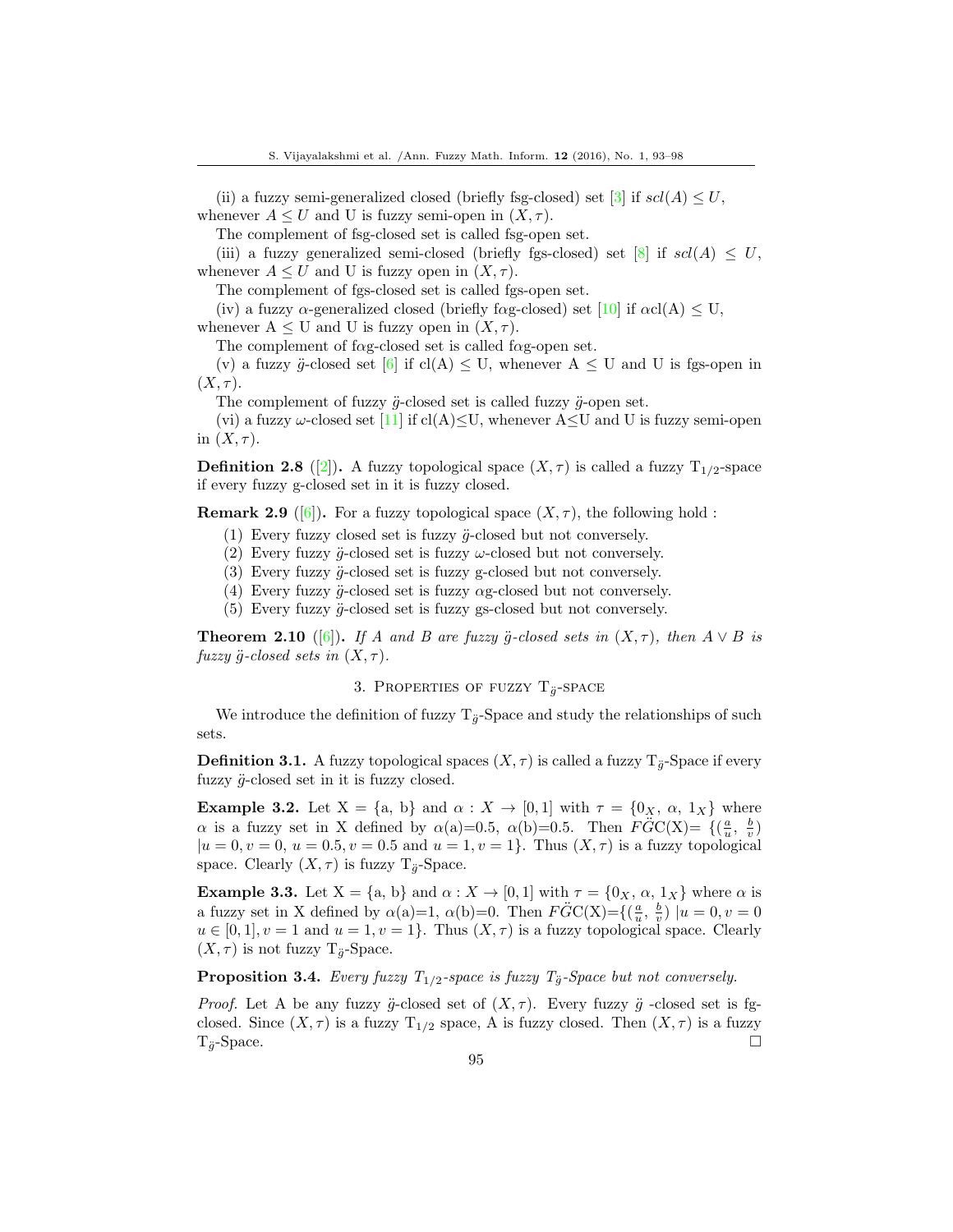**Example 3.5.** Let  $X = \{a, b\}$  and  $\alpha : X \to [0, 1]$  with  $\tau = \{0_X, \alpha, 1_X\}$  where  $\alpha$  is a fuzzy set in X defined by  $\alpha(a)=\alpha(b)=0.5$ . Then  $\angle FGC(X)=\{(\frac{a}{u},\frac{b}{v})|u=0.5\}$  $0, v = 0$  and  $u = 0.5, v = 0.5, u = 1, v = 1$  and  $\text{FGC}(X) = \{(\frac{a}{u}, \frac{b}{v}) | u = 0, v = 0, w = 0\}$  $u \in [0, 0.5], v \in [0, 0.5]$  and  $u = 1, v = 1$ . Thus  $(X, \tau)$  is a fuzzy topological space. Clearly  $(X, \tau)$  is fuzzy T<sub> $\ddot{q}$ </sub>-Space but not fuzzy T<sub>1/2</sub>-space.

**Definition 3.6.** A fuzzy topological spaces  $(X, \tau)$  is called a fuzzy  $T_{\omega}$ -Space if every fuzzy  $\omega$ -closed set in it is fuzzy closed.

**Proposition 3.7.** Every fuzzy  $T_{\omega}$ -space is fuzzy  $T_{\ddot{g}}$ -Space but not conversely

*Proof.* Let A be any fuzzy  $\ddot{g}$ -closed set of  $(X, \tau)$ . Every fuzzy  $\ddot{g}$ -closed set is fuzzy ω-closed. Since  $(X, \tau)$  be a fuzzy T<sub>ω</sub>-space, A is fuzzy closed. Then  $(X, \tau)$  be a fuzzy  $T_{\ddot{q}}$ -Space.

**Example 3.8.** Let  $X = \{a, b\}$  and  $\alpha : X \to [0, 1]$  with  $\tau = \{0_X, \alpha, 1_X\}$  where  $\alpha$  is a fuzzy set in X defined by  $\alpha(a)=\alpha(b)=0.5$ . Then  $\angle FGC(X)=\{(\frac{a}{u},\frac{b}{v}) | u=0, v=0 \text{ and }$  $u = 0.5, v = 0.5, u = 1, v = 1$ } and  $\omega C(X) = \{(\frac{a}{u}, \frac{b}{v}) | u = 0, v = 0, u \in [0, 1], v \in [0, 1]$ and  $u = 1, v = 1$ . Thus  $(X, \tau)$  is a fuzzy topological space. Clearly  $(X, \tau)$  be a fuzzy  $T_{\ddot{q}}$ -Space but not a fuzzy  $T_{\omega}$ -space.

**Definition 3.9.** A fuzzy topological spaces  $(X, \tau)$  is called a fuzzy  $\alpha T_b$ -Space if every fuzzy  $\alpha$ g-closed set in it is fuzzy closed.

**Proposition 3.10.** Every fuzzy  $\alpha T_b$ -Space is fuzzy  $T_{\ddot{q}}$ -Space but not conversely

*Proof.* Let A be any fuzzy  $\ddot{g}$ -closed set of  $(X, \tau)$ . Every fuzzy  $\ddot{g}$ -closed set is fuzzy αg-closed. Since  $(X, τ)$  be a fuzzy αT<sub>b</sub>-space, A is fuzzy closed. Then  $(X, τ)$  be a fuzzy  $T_{\ddot{g}}$ -Space.

**Example 3.11.** Let  $X = \{a, b\}$  and  $\alpha : X \to [0, 1]$  with  $\tau = \{0_X, \alpha, 1_X\}$  where  $\alpha$  is a fuzzy set in X defined by  $\alpha(\mathbf{a}) = \alpha(\mathbf{b}) = 0.5$ . Then  $F\ddot{G}C(X) = \{(\frac{a}{u}, \frac{b}{v}) | u = 0, v = 0\}$ and  $u = 0.5, v = 0.5, u = 1, v = 1$  and  $F\alpha GC(X) = \{(\frac{a}{u}, \frac{b}{v}) | u \in [0, 1], v \in [0, 1],$ and  $u = 1, v = 1$ . Thus  $(X, \tau)$  is a fuzzy topological space. Clearly  $(X, \tau)$  be a fuzzy  $T_{\ddot{q}}$ -Space but not a fuzzy  $\alpha T_b$ -space.

## 4. FUZZY GT $_{\ddot{q}}$ -SPACE

**Definition 4.1.** A fuzzy topological spaces  $(X, \tau)$  is called a fuzzy  $gT_{\ddot{g}}$ -Space if every fuzzy g-closed set in it is fuzzy  $\ddot{g}$ -closed set.

**Example 4.2.** Let  $X = \{a, b\}$  and  $\alpha, \beta : X \rightarrow [0, 1]$  with  $\tau = \{0_X, \alpha, \beta, 1_X\}$  where  $\alpha$ ,  $\beta$  are fuzzy sets in X defined by  $\alpha$ (a)=0.3,  $\alpha$ (b)=0.3 and  $\beta$ (a)=0.5,  $\beta$ (b)=0.5.  $F\ddot{G}C(X) = \{(\frac{a}{u}, \frac{b}{v}) | u = 0, v = 0, u = 0.5, v = 0.5, u = 0.7, v = 0.7 \text{ and } u = 1, v = 1\}.$ Then  $(X, \tau)$  is a fuzzy topological space. Thus  $(X, \tau)$  be a fuzzy gT<sub> $\ddot{q}$ </sub>-Space.

**Example 4.3.** Let  $X = \{a, b\}$  and  $\alpha : X \to [0, 1]$  with  $\tau = \{0_X, \alpha, 1_X\}$  where  $\alpha$  is a fuzzy set in X defined by  $\alpha(a)=1$ ,  $\alpha(b)=0$ . Then  $\angle FGC(X) = \{(\frac{a}{u}, \frac{b}{v}) | u = 0, v = 0\}$ and  $u \in [0,1], v = 1$ . Thus  $(X, \tau)$  is a fuzzy topological space. clearly  $(X, \tau)$  is not a fuzzy  $gT_{\ddot{g}}$ -Space.

<span id="page-3-0"></span>**Proposition 4.4.** Every fuzzy  $T_{1/2}$ -space is fuzzy  $gT_{\ddot{g}}$ -Space but not conversely.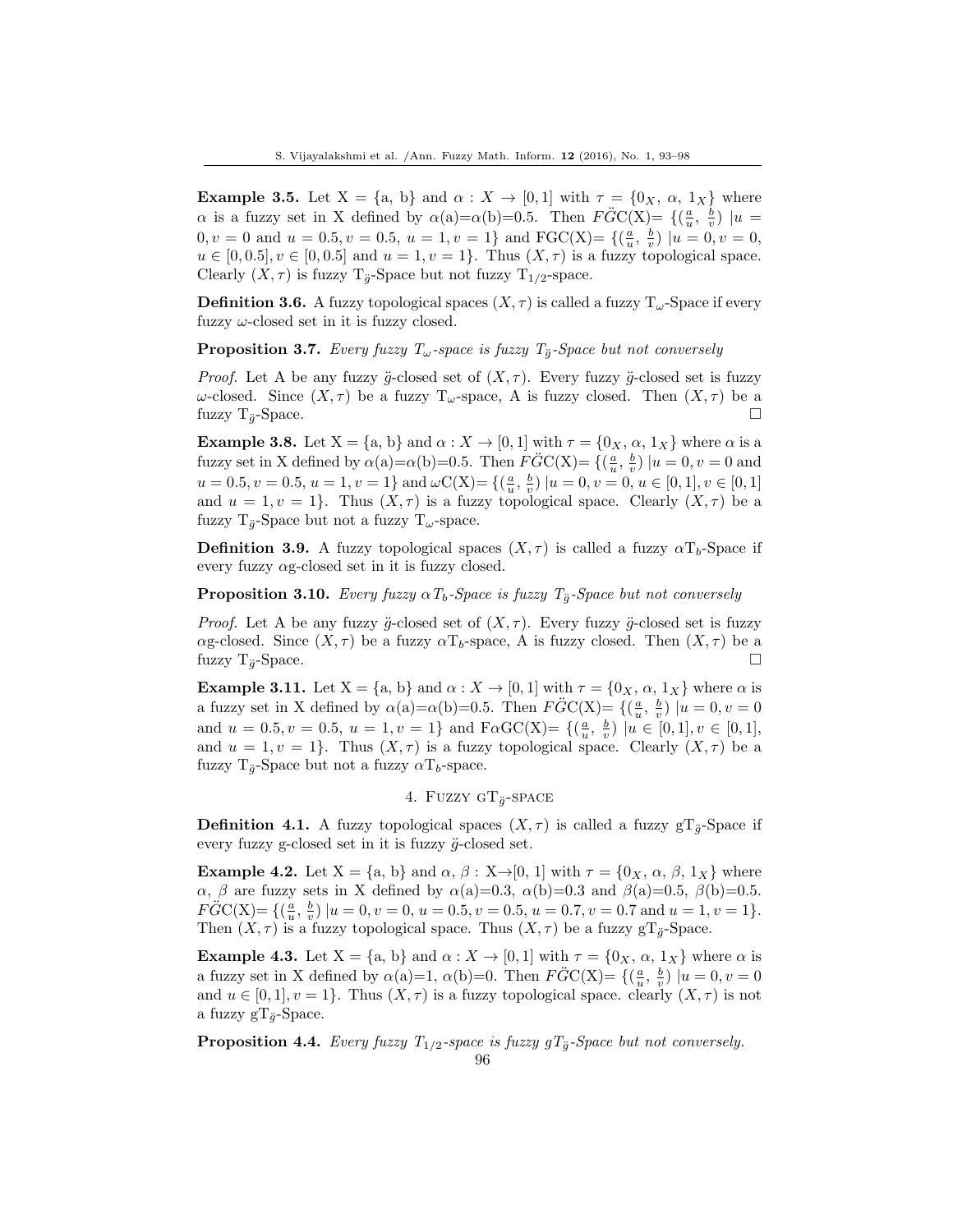*Proof.* Let A be any fuzzy g-closed set of  $(X, \tau)$ . Since  $(X, \tau)$  be a fuzzy  $T_{1/2}$  space, A is fuzzy closed. Then  $(X, \tau)$  be a fuzzy gT<sub> $\ddot{o}$ </sub>-Space.

**Remark 4.5.** Fuzzy Tg-space and fuzzy  $gT_{\ddot{q}}$ -Space are independent.

**Example 4.6.** Let  $X = \{a, b\}$  and  $\alpha, \beta : X \rightarrow [0, 1]$  with  $\tau = \{0_X, \alpha, \beta, \alpha \lor \beta, \alpha \lor \beta, \alpha \lor \beta, \alpha \lor \beta, \alpha \lor \beta, \alpha \lor \beta, \alpha \lor \beta, \alpha \lor \beta, \alpha \lor \beta, \alpha \lor \beta, \alpha \lor \beta, \alpha \lor \beta, \alpha \lor \beta, \alpha \lor \beta, \alpha \lor \beta, \alpha \lor \beta, \alpha \lor \beta, \alpha \lor \beta, \alpha \lor \beta, \alpha \lor \beta, \alpha \lor \beta, \$  $1_X$ } where  $\alpha$ ,  $\beta$  are fuzzy sets in X defined by  $\alpha$ (a)=0.6,  $\alpha$ (b)=0 and  $\beta$ (a)=0,  $\beta(b)=0.3.$   $\angle F\ddot{G}C(X)=\{(\frac{a}{u},\frac{b}{v}) | u=0, v=0, \text{ and } u\in [0,1], v=1, u=0.4, v=0.7, \frac{b}{v}=0.7, \frac{c}{v}=0.7, \frac{d}{v}=0.7, \frac{d}{v}=0.7, \frac{d}{v}=0.7, \frac{d}{v}=0.7, \frac{d}{v}=0.7, \frac{d}{v}=0.7, \frac{d}{v}=0.7, \frac{d}{v}=0.7, \frac{d}{v}=0.7, \frac{d}{v}=0.7, \frac{d}{v}=0.7,$  $u = 1, v = 0.7$  and  $u = 1, v = 1$ . Then  $(X, \tau)$  is a fuzzy topological space. Thus  $(X, \tau)$  be a fuzzy gT<sub> $\ddot{o}$ </sub>-Space but not a fuzzy T<sub> $\ddot{o}$ </sub>-Space.

**Example 4.7.** Let  $X = \{a, b\}$  and  $\alpha : X \to [0, 1]$  with  $\tau = \{0_X, \alpha, 1_X\}$  where  $\alpha$  is a fuzzy set in X defined by  $\alpha(a)=0.5$ ,  $\alpha(b)=0.5$  Then  $F\ddot{G}C(X)=\{(\frac{a}{u},\frac{b}{v})|u=0,v=0,$  $u = 0.5, v = 0.5$  and  $u = 1, v = 1$ . Then  $(X, \tau)$  is a fuzzy topological space. Thus  $(X, \tau)$  be a fuzzy  $T_{\ddot{g}}$ -Space but not fuzzy g $T_{\ddot{g}}$ -Space.

**Theorem 4.8.** A fuzzy topological spaces  $(X, \tau)$  is a fuzzy  $T_{1/2}$ -space if and only if it is a fuzzy  $T_{\ddot{g}}$ -Space and a fuzzy  $gT_{\ddot{g}}$ -Space.

Proof. Necessity: Follow directly from Proposition [3.4](#page-2-0) and [4.4.](#page-3-0)

Suffiency: Suppose that X is both a fuzzy  $T_{\ddot{q}}$ -Space and fuzzy  $T_{\ddot{q}}$ -Space. Let A be a fg-closed set of  $(X, \tau)$ . Since  $(X, \tau)$  is fuzzy gT<sub> $\ddot{q}$ </sub>-Space, A is a fuzzy  $\ddot{g}$ -closed set of  $(X, \tau)$ . Since  $(X, \tau)$  is a fuzzy  $T_{\ddot{g}}$ -Space, A is a fuzzy closed set of  $(X, \tau)$ . Then  $(X, \tau)$  is a fuzzy  $T_{1/2}$ -space.

#### **REFERENCES**

- <span id="page-4-6"></span>[1] K. K. Azad, fuzzy almost continuity and fuzzy weakly continuity, J. Math. Anal. Appl. 82 (1981) 14–32.
- <span id="page-4-1"></span>[2] G. Balasubramanian and P. Sundaram, On some generalizations of fuzzy continuous functions, Fuzzy Sets and Systems 86 (1997) 93–100.
- <span id="page-4-10"></span>[3] G. Balasubramanian, On fuzzy pre-separation axioms, Bull. Cal. Math. Soc. 90 (6) (1998) 427–434.
- <span id="page-4-7"></span>[4] S. Bin shahna, On fuzzy strong semicontinuity and fuzzy precontinuity, Fuzzy Sets and Systems 44 (1991) 303–308.
- <span id="page-4-5"></span>[5] C. L. Chang, Fuzzy topological spaces, J. Math. Anal. Appl. 24 (1968) 182–190.
- <span id="page-4-2"></span>[6] M. Jeyaraman, S. Vijayalakshmi, and O. Ravi, New Notions of closed sets in fuzzy topology, IJMA 4 (8) (2013) 67–73.
- <span id="page-4-0"></span>[7] N. Levine, Generalized Closed Sets in Topology, Rend. Circ. Math. Palermo 19 (1970 )89–96.
- <span id="page-4-11"></span>[8] H. Maki et al., Generalized closed sets in fuzzy topological space, I, Meetings on topological space Theory and its Application (1998) 23–36.
- <span id="page-4-9"></span>[9] R. Prasad, S. S. Thakur and R. K. Saraf, Fuzzy  $\alpha$ -irresolute mappings, J. Fuzzy Math. 2 (2) (1994) 335–339.
- <span id="page-4-12"></span>[10] R. K. Saraf, M. Caldas and S. Mishra, Results via Fgα-closed sets and Fαg-closed sets, (preprint).
- <span id="page-4-13"></span>[11] M. Sudha, E. Roja and M. k. Uma, Slightly fuzzy  $\omega$ -continous mappings, Int. Journal of Math Analysis 5 (16) (2011) 779–787.
- <span id="page-4-3"></span>[12] P. Sundaram, Generalized continuity in fuzzy topology (preprint).
- <span id="page-4-8"></span>[13] T. H. Yalvac, Semi-interior and semi-closure of a fuzzy set, J. Math. Anal. Appl. 132 (1988) 356–364.
- <span id="page-4-4"></span>[14] L. A. Zadeh, Fuzzy sets, Information and Control 8 (1965) 338–353.